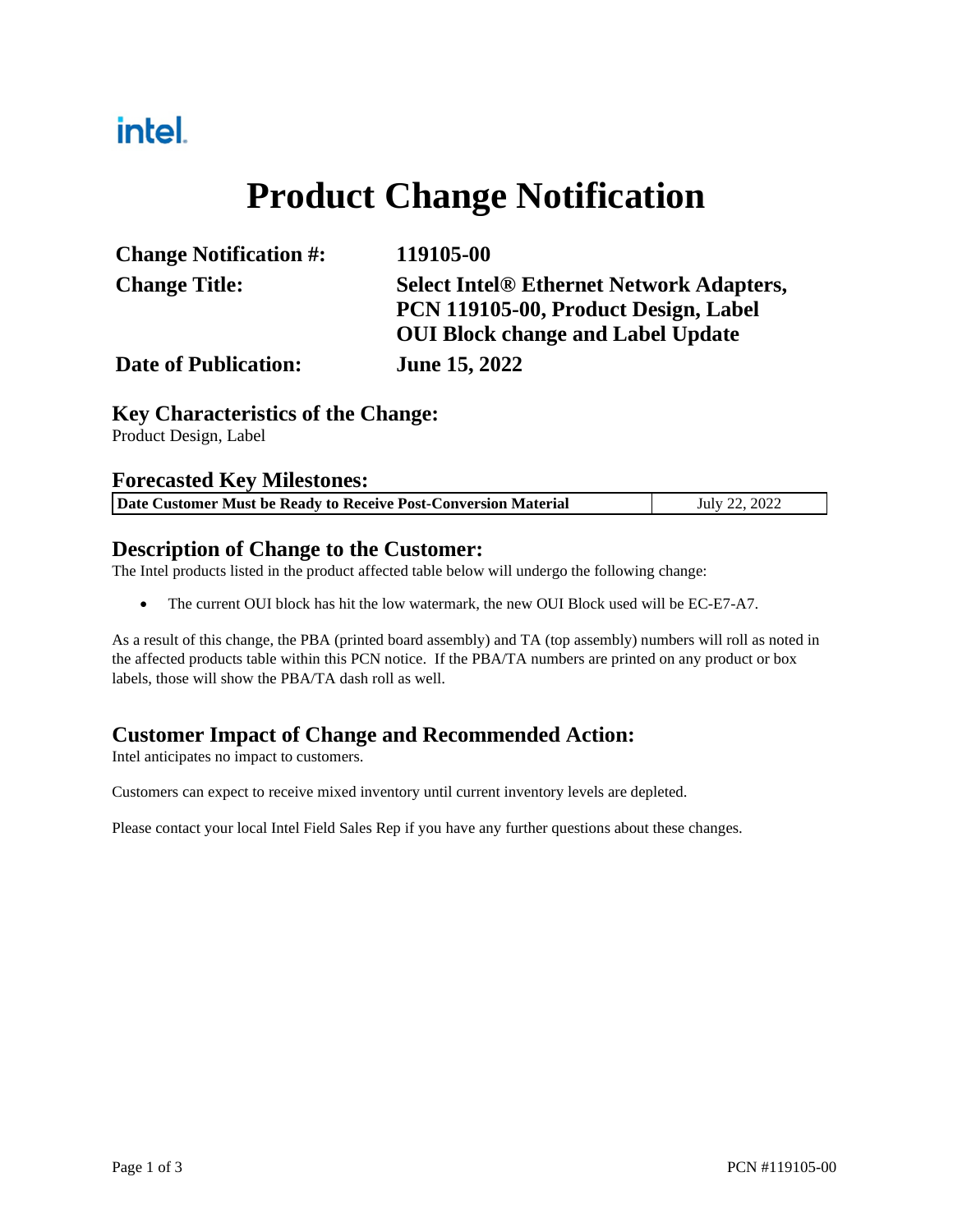## **Products Affected/Intel Ordering Codes:**

| <b>Marketing Name</b>                                                          | <b>Product Code</b> | MM#    | <b>Pre Change</b><br>TA | <b>Pre Change</b><br><b>PBA</b> | <b>Post Change</b><br>TA | <b>Post Change</b><br><b>PBA</b> |
|--------------------------------------------------------------------------------|---------------------|--------|-------------------------|---------------------------------|--------------------------|----------------------------------|
| Intel® Ethernet Converged Network Adapter<br>X550-T2, 5 Pack                   | X550T2BLK           | 940136 | H99164-003              | H86377-006                      | H99164-004               | H86377-007                       |
| Intel® Ethernet Converged Network Adapter<br>X550-T2, Single Pack              | X550T2              | 940128 | H92776-003              | H86377-006                      | H92776-004               | H86377-007                       |
| Intel® Ethernet Server Adapter X710-DA2 for<br>OCP, Retail Unit                | X710DA2OCP          | 954745 | J54442-003              | J51959-004                      | J54442-004               | J51959-005                       |
| Intel <sup>®</sup> Ethernet Network Adapter XXV710-DA2<br>for OCP, retail unit | XXV710DA2OCP2       | 962202 | J75382-001              | J60332-004                      | J75382-002               | J60332-005                       |
| Intel® Ethernet Server Adapter X710-DA2 for<br>OCP, Retail Unit                | X710DA2OCP1         | 963638 | J83255-002              | J83809-002                      | J83255-003               | J83809-003                       |
| Intel® Ethernet Server Adapter X710-DA2 for<br>OCP, OEM Gen                    | X710DA2OCP1G1P5     | 963726 | J83818-003              | J83813-004                      | J83818-004               | J83813-005                       |
| Intel® Ethernet Network Adapter OCP 3.0 X710-<br>T2L, Retail Unit              | X710T2LOCPV3        | 9999MJ | K64401-004              | K58515-004                      | K64401-005               | K58515-005                       |
| Intel® Ethernet Network Adapter OCP 3.0 X710-<br>T2L, OEM Gen                  | X710T2LOCPV3G1P     | 9999MK | K58360-005              | K31193-009                      | K58360-006               | K31193-010                       |
| Intel® Ethernet Network Adapter OCP 3.0 X710-<br>T4L, Retail Unit              | X710T4LOCPV3        | 9999ML | K64404-002              | K58564-002                      | K64404-003               | K58564-003                       |
| Intel® Ethernet Network Adapter XXV710-DA2<br>for OCP, OEM Gen                 | XXV710DA2OCPG1T     | 999LWN | K63141-001              | K64530-001                      | K63141-002               | K64530-002                       |

## **PCN Revision History:**

# **Date of Revision: Revision Number: Reason:**

June 15, 2022 00 00 Originally Published PCN